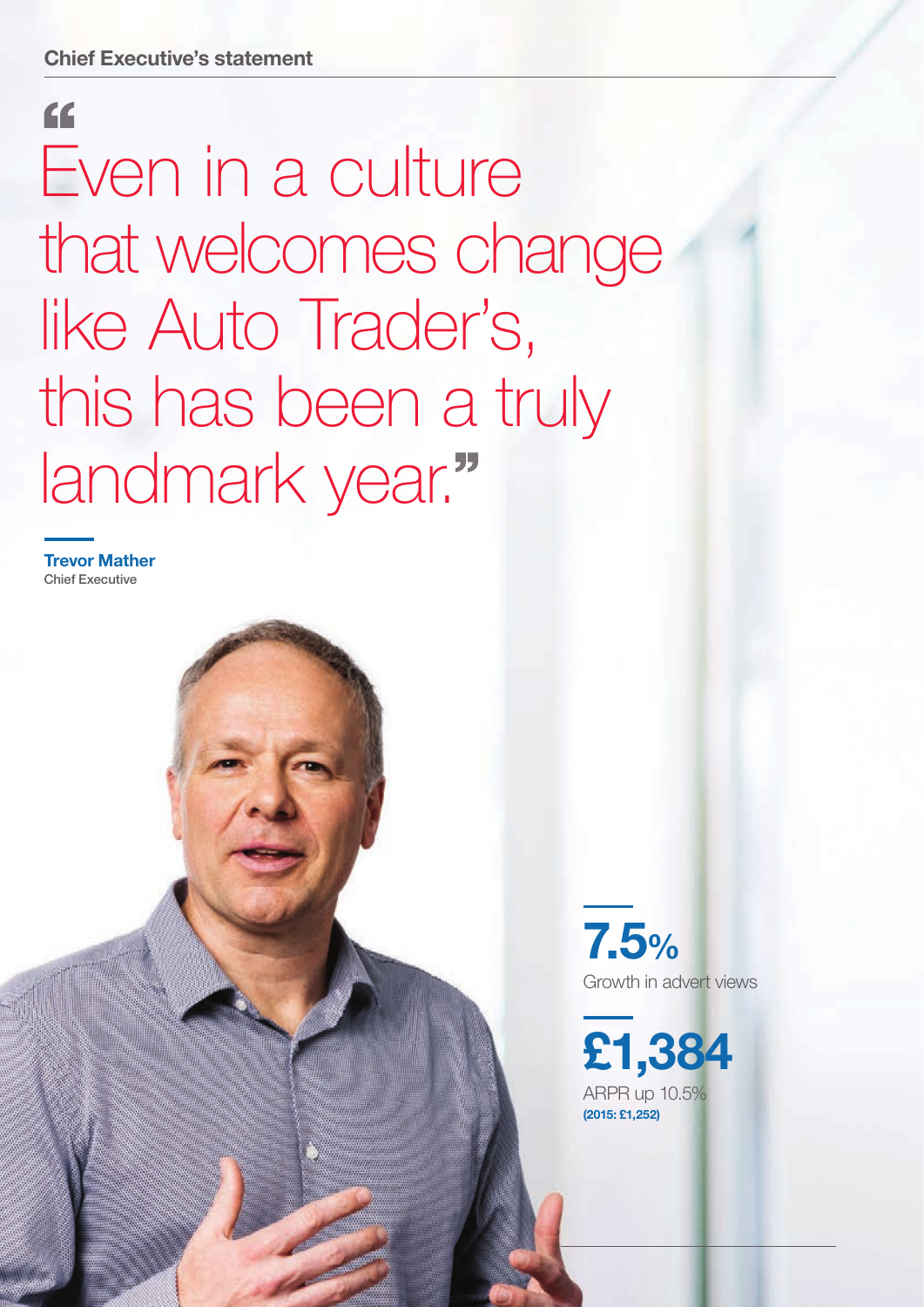Even in a culture that welcomes change like Auto Trader's, this has been a truly landmark year. In our first year as a listed company, we have significantly increased both the consumer audience that visits our marketplace and their engagement on our sites. We have substantially increased the value we deliver to vehicle retailers and continued the transformation of the way in which we manage our customer relationships. Whilst doing this, we have delivered an outstanding performance, improving our revenue and Underlying operating profit to levels that exceeded initial expectations.

# Summary of operating performance

Our operating results reflect an excellent year for the business. Revenue growth of 10% was achieved through the positive contribution of all three of our revenue streams: trade, consumer services and display advertising.

### **Trade**

In trade, we increased the value delivered to our customers through a greater number of cross platform visits, and higher levels of consumer engagement, resulting in 7.5% growth in advert views – the equivalent of an extra six vehicles being viewed every second on the marketplace.

Consumers spent over 676 million minutes a month on our site (March 2016) compared to 458 million a year previously. Our share of minutes spent on automotive digital classifieds rose to 85% (2015: 76%)1 .

Beyond the increased levels of response, we have further embedded the use of data driven products which aim to improve the day-to-day operational efficiency within our retailers' businesses. Market conditions were buoyant, resulting in an increased number of transactions. This helped to increase the number of cars listed on our site as did a modest growth in average retailer forecourts to 13,514. Those contributing factors helped drive Average Revenue per Retailer ('ARPR') 10.5% higher to £1,384 per month.

## Consumer services

Growth in consumer services of 4% was pleasing in light of the increasingly competitive nature of this sector, aided by our motoring services products (offered to consumers at the point of purchase) which saw growth similar to the previous year.

## Display advertising

A strong display advertising performance continued the momentum from the previous year, with revenue up 23%. Improved relationships with agencies, combined with new, improved advertising formats, in particular homepage takeovers, were the main drivers of this growth.

#### Operating efficiencies

We seek to be as lean as possible and to enable our teams to be as productive as they can be, which generally requires fewer, but better paid people. This year we reduced our headcount (including contractors) from 915 to 859.

Our marketing spend grew to £15.7m – an increase of 2% above last year, well below our revenue growth of 10%. This moderate increase enabled us to drive all of our brand and audience initiatives, including the continuance of our 2015 brand-led campaign on TV, video on demand and online, and the introduction of a new marketing campaign focused on our online valuation tool, new part-exchange product and discovery search functionality (see overleaf for more details). Other costs and capital expenditure were in line with expectations.

Revenue growth, coupled with lower costs, delivered a 5 percentage points improvement in Underlying operating profit margin to 61%.

# Our strategy

Our strategy is to provide the UK and Ireland's leading digital automotive marketplace and help improve the process of buying and selling vehicles for consumers and retailers alike. Critical to this are a smooth online experience for consumers and the provision of data driven intelligence for vehicle retailers.

1 comScore MMX MP March 2016 data.